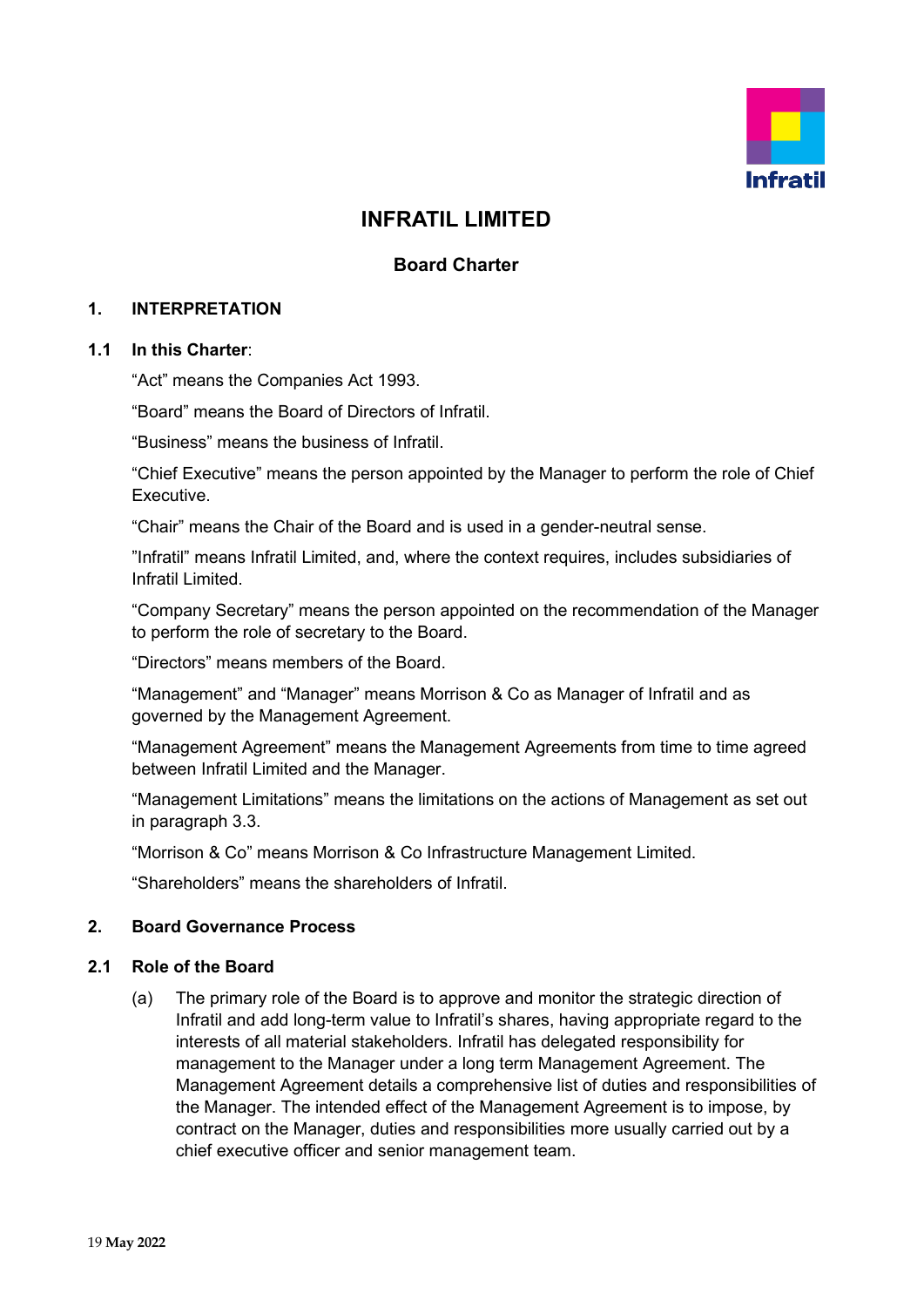- (b) The Board recognises that the interests of the Manager and the interests of Infratil shareholders have the potential to conflict, and that an important role of the Board is to be aware of and assess potential conflicts in relation to Infratil's capital structure and strategies adopted, and the resulting potential Manager revenues.
- (c) Having regard to its role, the Board will direct, and monitor, the Management of the Business and affairs of Infratil including, in particular:

### *Strategy*

- ensuring that the strategic goals of Infratil are clearly established, and that strategies are in place for achieving them (such strategies generally being expected to originate, in the first instance, from the Manager);
- deciding on the steps necessary to protect Infratil's financial position and its ability to meet its debts and other obligations when they fall due, and ensuring that such steps are taken;
- establishing policies for strengthening the performance of Infratil, including ensuring that the Manager is pro-actively seeking to build the Business through innovation and execution;

### *Manager*

- monitoring the performance of the Manager, the Manager's compliance with the Management Agreement and the process for calculating Manager performance fees;
- monitoring potential conflicts in relation to Infratil's capital structure and strategies adopted, and the resulting potential Manager revenues;
- reviewing the performance of the Manager and periodically reviewing the Management Agreement (including fees payable to the Manager);

### *Reporting and Disclosure*

- approving and monitoring Infratil's financial statements, and corporate governance and other reporting, including the reporting to Shareholders and other stakeholders, continuous disclosure under the NZX Listing Rules, and its statutory functions;
- establishing procedures to ensure the implementation of, and adherence by appropriate management levels to, Infratil's Disclosure and Communications Policy;

### *Ethics*

• ensuring that Infratil adheres to high standards of ethics and corporate behaviour;

### *People*

- approving and monitoring Infratil's occupational safety and health processes with a view to ensuring the safety of Infratil's employees, contractors and agents;
- establishing procedures and systems to promote a culture and remuneration practice within Infratil which facilitates the recruitment, professional development and retention of staff; and

### *Risk Management*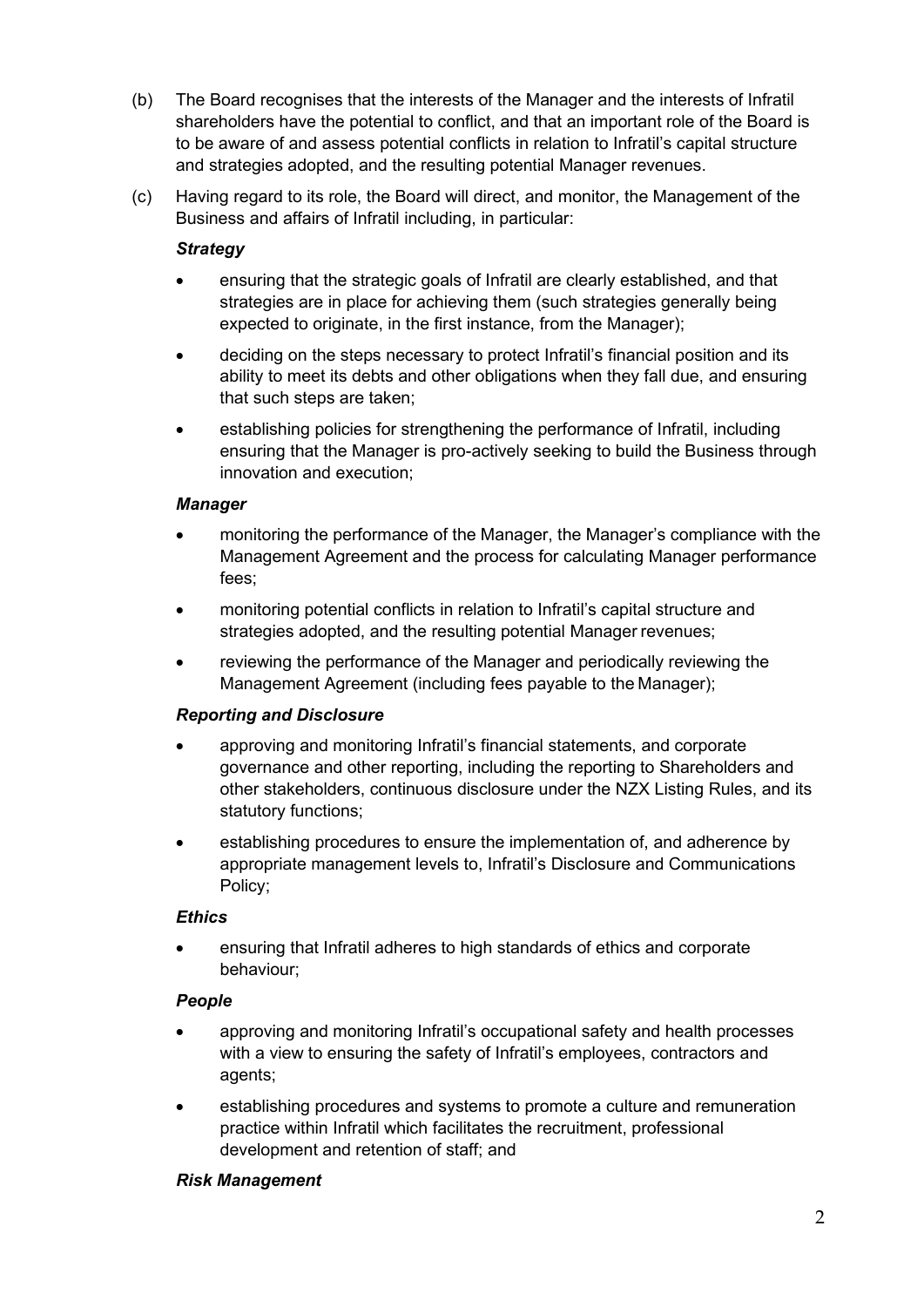- ensuring that Infratil has appropriate risk management/regulatory compliance policies in place and monitoring the integrity of those policies.
- (d) In the normal course of events, day-to-day management of Infratil will be the responsibility of Management through a delegation of the Board's authority to Management.

#### **2.2 The Board's Relationship with Shareholders and Other Stakeholders**

- (a) The Board will use its best endeavours to familiarise itself with issues of concern to Shareholders and significant stakeholders, including customers, staff and the communities in and around Infratil.
- (b) The Board will regularly evaluate economic, political, social and legal issues and other relevant external matters that may influence or affect the development of the Business or the interests of Shareholders and, where appropriate, will take outside expert advice on these matters.

#### **2.3 Board Procedures**

- (a) The conduct of Directors will be consistent with their duties and responsibilities to Infratil and, indirectly, to Shareholders. The Board will be disciplined in carrying out its role, with emphasis on strategic issues and policy. Directors will always act within procedures put in place by the Board on its activities.
- (b) Directors will use their best endeavours to attend Board meetings and to prepare thoroughly. Directors are expected to participate fully, frankly and constructively in Board discussions and other activities, and to bring the benefit of their knowledge, skills and abilities to the Board table. Directors unable to attend a meeting will advise the Chair at as early a date as possible.
- (c) Board discussions will be open and constructive, recognising that differences of opinion can, in such circumstances, bring greater clarity and lead to better decisions. Formal minutes will be taken of each Board meeting and the meetings of each Board Committee. All discussions and their record will remain confidential unless there is a specific direction from the Board to the contrary, or disclosure is required by law. Subject to legal or regulatory requirements, the Board will decide the manner and timing of the publication of its decisions.
- (d) Chief Executive attends Board meetings to discharge his or her Board responsibilities. At Board meetings, Board responsibilities supersede all executive responsibilities.
- (e) The Board has sole authority over its agenda and exercises this through the Chair. Any Director may, through the Chair, require the addition of an item to the agenda. The agenda will be set by the Chair in consultation with the Manager.
- (f) The Board will normally hold at least six meetings in each year. At each normal meeting, the Company's register of Directors' interests will be updated as necessary and the Board will consider:
	- a business report from the Manager;
	- reports on the activities of Infratil's individual business units;
	- specific proposals for investments;
	- major issues and opportunities for Infratil; and
	- matters requiring public disclosure.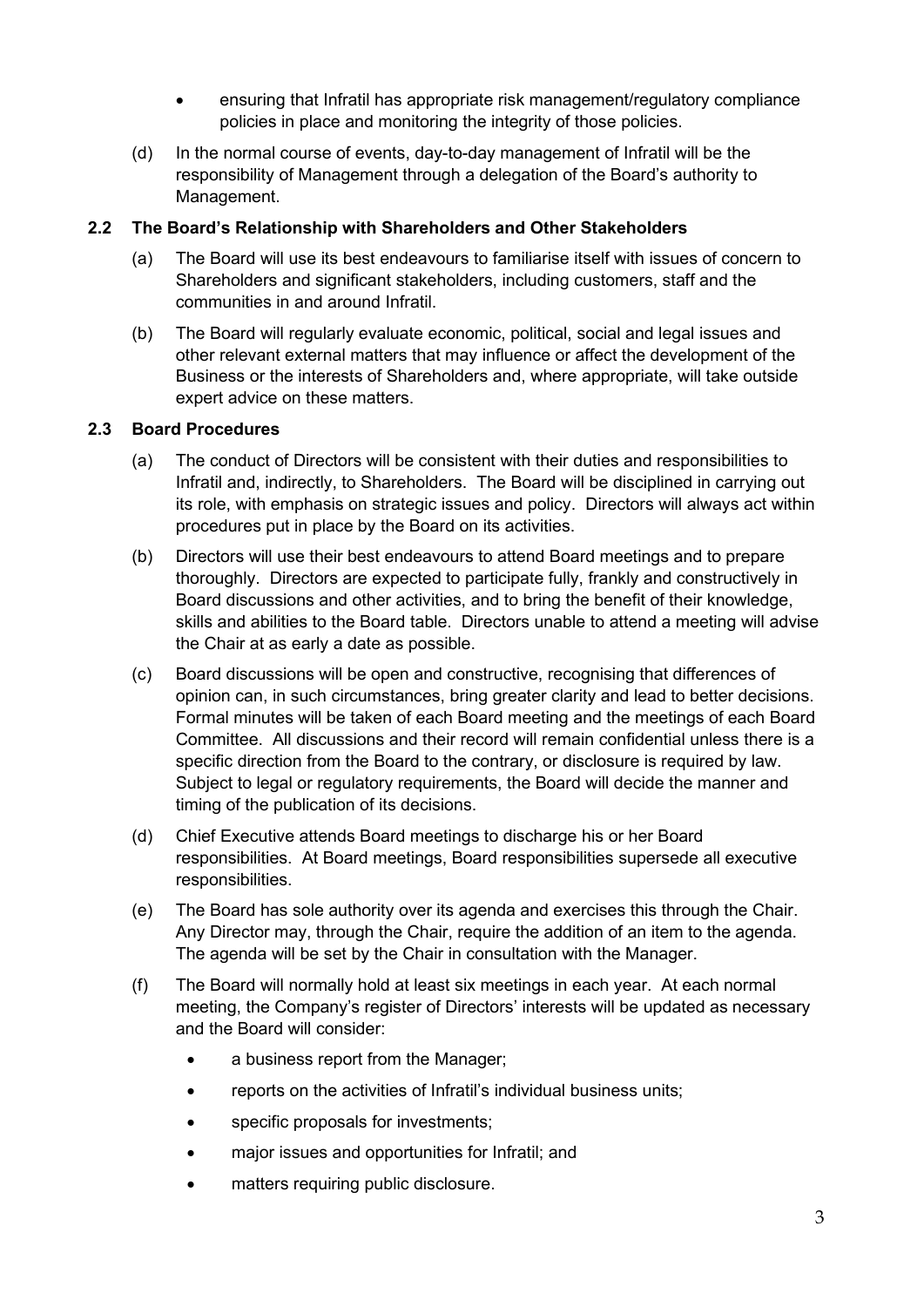Additional Board meetings are held where necessary in order to prioritise and respond to issues as they arise.

- (g) The Board will at least annually:
	- review and approve the strategic goals of Infratil;
	- review the operational plans for achieving the strategic goals of Infratil;
	- monitor compliance by the Manager of its obligations under the Management Agreement;
	- approve the annual budget;
	- approve the annual and half-yearly financial statements, associated reports to Shareholders and public announcements;
	- approve the Annual Report;
	- consider and, if appropriate, declare or recommend the payment of dividends;
	- review the Board composition, structure and succession;
	- review Infratil's audit requirements;
	- review Infratil's process for making timely and balanced disclosure of relevant information;
	- review the charter for performance of, necessity for and composition of Board Committees;
	- undertake Board and individual Director evaluations;
	- review Directors' remuneration;
	- review remuneration policies and practices in general;
	- review risk assessment policies and controls, including insurance covers and compliance with legal and regulatory requirements;
	- review Infratil's risk management framework to satisfy itself that it continues to be sound;
	- review Infratil's ethics and code of conduct policy;
	- review Shareholder relations; and
	- settle the Board's work plan for the following year.
- (h) Directors are entitled to have access, at all reasonable times, to all relevant Infratil information and to Management.
- (i) Directors are expected to strictly observe the provisions of the Act applicable to the use and confidentiality of Infratil information.

#### **2.4 Chair**

- (a) The Board will appoint a Chair from among the Directors.
- (b) The Chair will be an independent non-executive Director.
- (c) The Chair is responsible for:
	- representing the Board to Shareholders;
	- ensuring the integrity and effectiveness of the governance process of the Board as set out in this Part 2;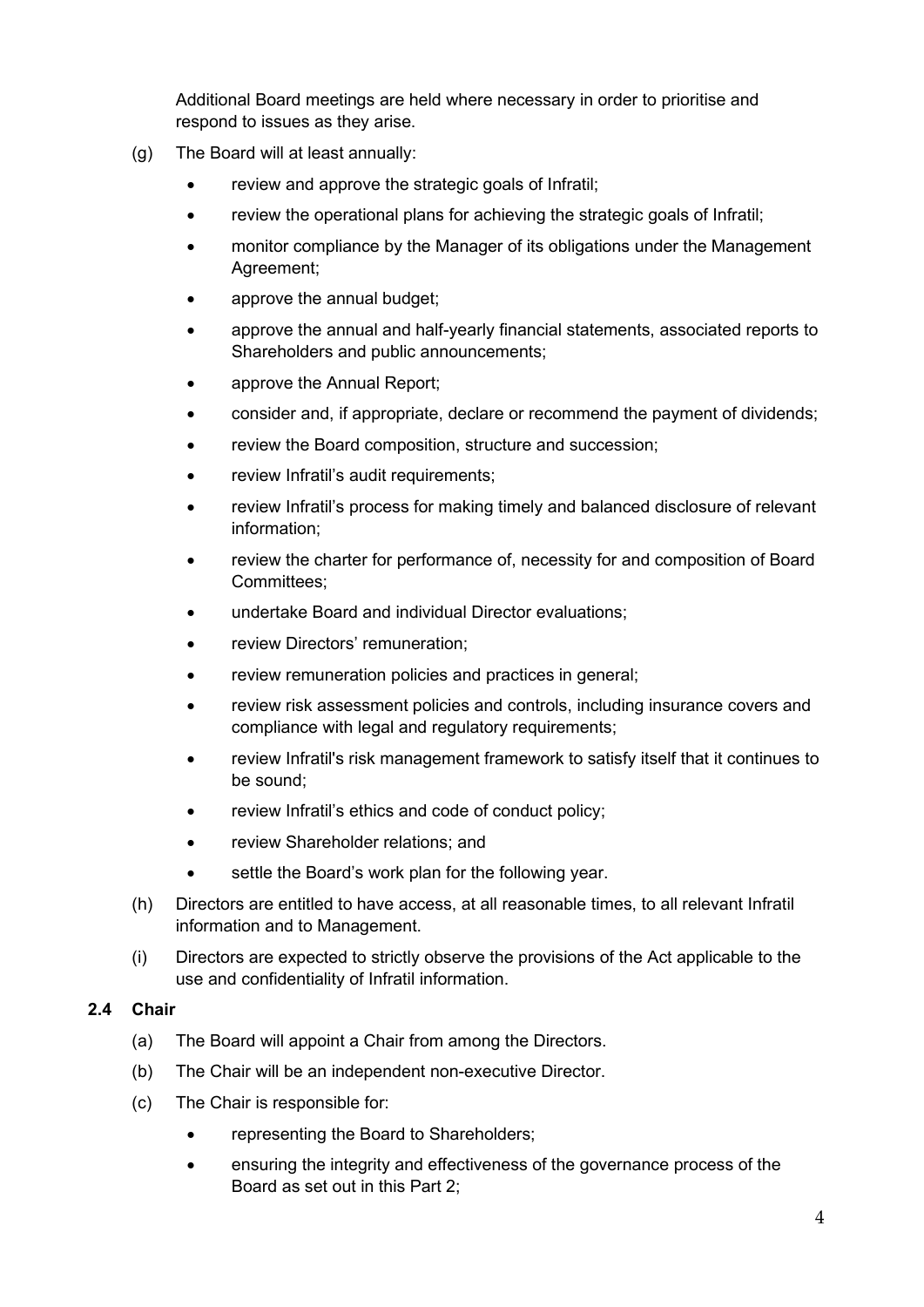- maintaining regular dialogue with Management over all operational matters and will consult with the remainder of the Board promptly over any matter that gives cause for significant concern;
- acting as facilitator at meetings of the Board;
- ensuring that Board discussions result in logical and understandable outcomes; and
- overseeing the role of the Company Secretary.

### **2.5 Board Committees**

- (a) Board Committees will be formed only when it is efficient or necessary to facilitate efficient decision-making or when required by law.
- (b) Board Committees will, as far as is appropriate, observe the same rules of conduct and procedure as the Board unless the Board determines otherwise.
- (c) Board Committees will only speak or act for the Board when so authorised. The authority conferred on a Board Committee will not derogate from the authority delegated to the Chief Executive or the responsibility of the Chair.
- (d) Each Board Committee shall have a charter approved by the Board.
- (e) The members of each Board Committee will be appointed by the Board.

#### **2.6 Board Composition and Mix**

- (a) The Board will be structured to ensure that, as a collective group, it has the skills, experience, knowledge, diversity and perspective to discharge and perform its required duties and responsibilities, including to set Infratil's strategy and see that it is implemented.
- (b) The size of the Board will be in accordance with Infratil's Constitution. It must be large enough to ensure a range of knowledge, views and experience.
- (c) The Board shall comprise a majority of independent, non-executive Directors.

### **2.7 Manager Engagement Committee**

The Board has delegated to the Manager Engagement Committee responsibility for monitoring the Manager's performance and compliance with the Management Agreement and managing any potential conflicts between the interests of the Manager and the interests of Infratil shareholders (as set out in the Manager Engagement Committee Charter).

#### **2.8 Board Remuneration**

The Board has delegated responsibility for this matter to the Nomination and Remuneration Committee (as set out in the Nomination and Remuneration Committee's charter).

### **2.9 Board Nominations and Succession Planning**

The Board has delegated responsibility for these matters to the Nomination and Remuneration Committee (as set out in the Nomination and Remuneration Committee's charter).

### **2.10 Not used**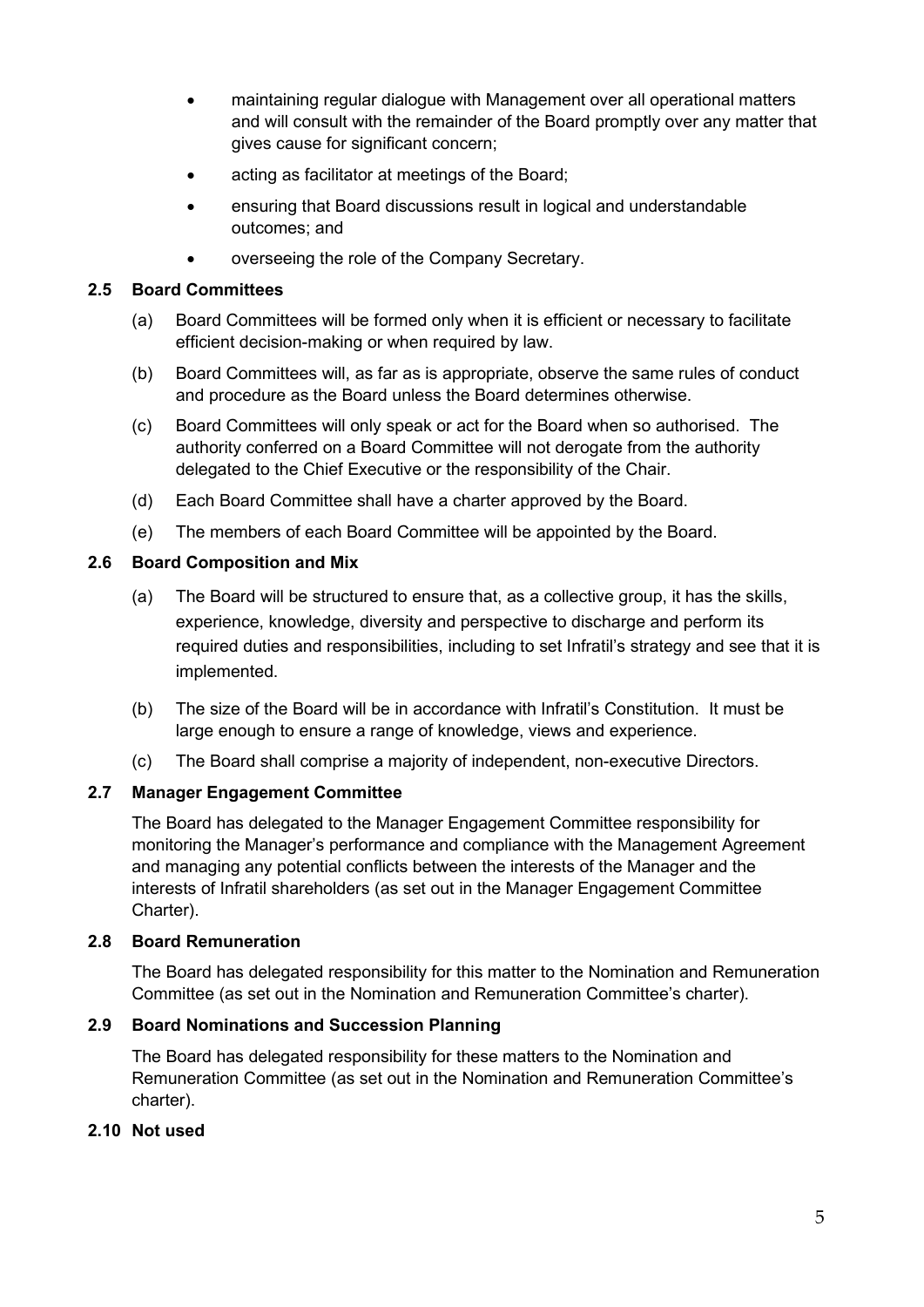#### **2.11 Induction of New Directors**

- (a) Newly appointed Directors will enter into a written agreement with Infratil, establishing the terms of their appointment.
- (b) On their first appointment, non-executive Directors will have the benefit of an induction programme aimed at deepening their understanding of Infratil and the Business and the environment and markets in which Infratil operates. As part of the programme, Directors will receive a folder of essential Board and Infratil information and will meet key Management. Directors are expected to participate in all such induction programmes.
- (c) Directors are expected to keep themselves abreast of changes and trends in the Business and in Infratil's environment and markets, and to keep abreast of changes and trends in the economic, political, social and legal climate generally, in order to develop and maintain the skills and knowledge needed to perform their role as Directors effectively.

#### **2.12 Directors' Remuneration**

- (a) The Board will determine the level of remuneration paid to Directors within the amounts approved by Shareholders from the approved collective pool (unless there has been an increase in the number of Directors following approval of the collective pool by Shareholders in which case additional remuneration may be payable if permitted by the NZX Listing Rules).
- (b) Non-executive Directors will be paid a basic fee as ordinary remuneration and will be paid, as additional remuneration, an appropriate extra fee as chair of a Board Committee and an appropriate extra fee for any special service as a Director as approved by the Board. The Chair will be paid a level of fees appropriate to the office. Remuneration will be reviewed annually by the Board.
- (c) Board members are entitled to be reimbursed for costs directly associated with the performance of their role as Directors, including travel costs.
- (d) The Chair approves all Director's expenses (aside from the expenses of the Chair) and the chair of the Audit & Risk Committee approves the expenses of the Chair.

#### **2.13 Shareholding by Directors**

- (a) Directors are encouraged, subject to compliance with relevant laws and the NZX Listing Rules, to take a portion of their Director's fee as fully paid shares in Infratil.
- (b) When buying or selling shares, Directors must strictly observe the provisions of Infratil's Constitution, Infratil's own internal rules and all relevant legislative or regulatory procedures.

### **2.14 Conflicts of Interest**

- (a) If a conflict of interest (actual or perceived) is identified in relation to a Director, that Director shall:
	- unless otherwise determined by the Board, excuse themselves from participation in Board discussions in respect of those matters; and
	- **EXEDER** if determined by the Board, be provided with redacted copies of any Board papers or other materials relating to those matters.
- (b) Any such determinations by the Board may be made with respect to specific matters or, where a Director has made a general disclosure to the Board to the effect that the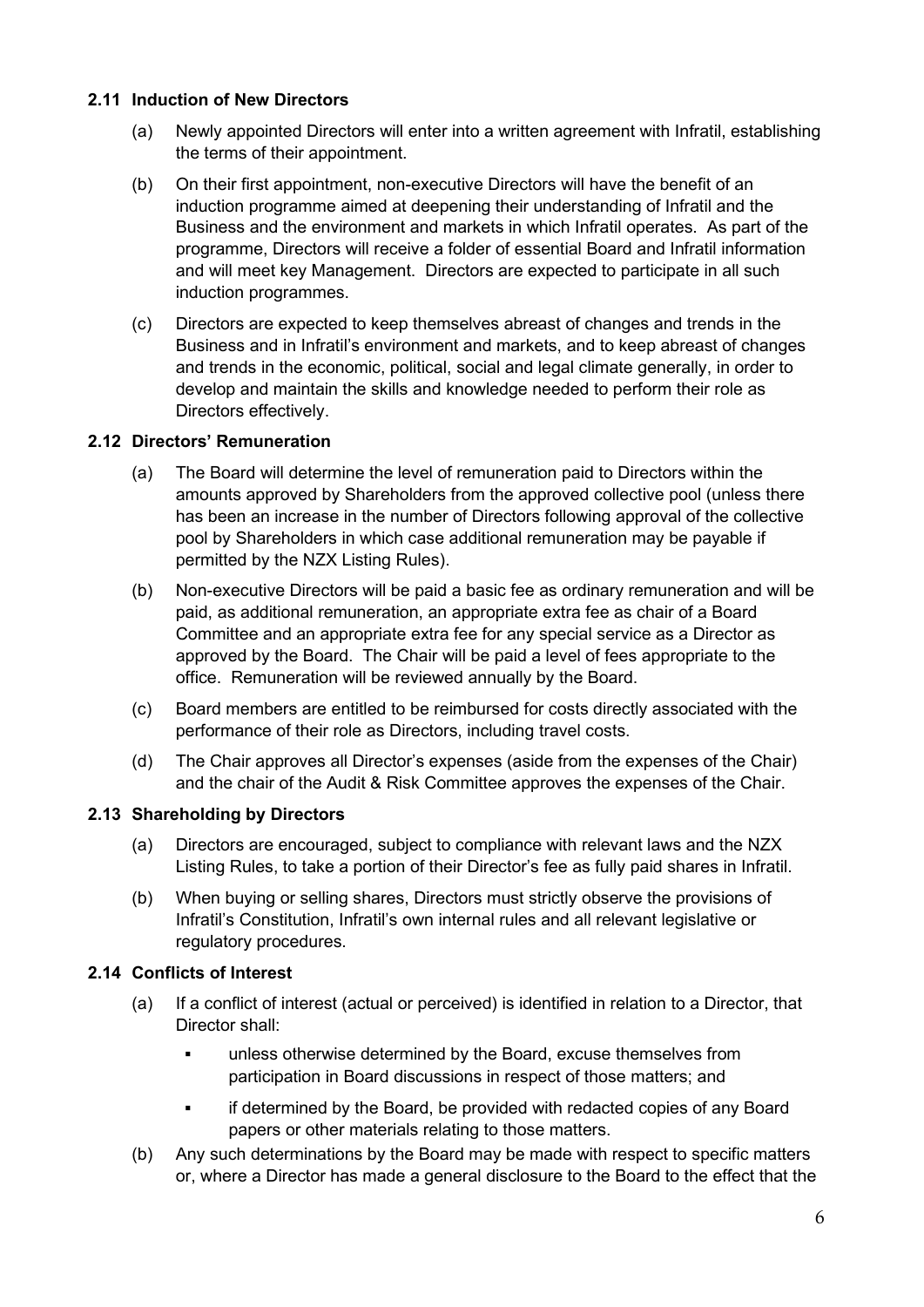Director is a shareholder, director, officer or trustee of another named company or other person and is to be regarded as interested in any transaction which may be entered into with that company or person, generally with respect to all matters involving that company or person.

- (c) If a conflict of interest is a potential conflict between the interests of the Manager and the interests of Infratil shareholders, paragraph 2.7 (rather than this paragraph) shall apply to that conflict of interest.
- (d) It is noted that Infratil's Ethics Policy and Code of Conduct contains a section on conflicts of interest which Directors are required to comply with.
- (e) An entry in Infratil's interests register to the effect that a Director is, or may be, "interested" (as defined in the Act) in a transaction must be disclosed to the Board.
- (f) A director who is "interested" in a matter will generally excuse themselves from participation in Board discussions in respect of that matter (in accordance with paragraph 2.14(a) above). Notwithstanding that general rule, as a minimum a Director who is interested in a transaction may not (except in relation to the granting of an indemnity or if the transaction is one in respect of which Directors are expressly required to sign a certificate under the Act) be included in the quorum for a meeting at which the transaction is considered or vote in relation to that transaction but may (subject to paragraph 2.14(a) above):
	- attend a meeting of Directors at which a matter relating to the transaction arises;
	- sign a document relating to the transaction on behalf of the Company; and
	- do anything else as a Director in relation to the transaction, as if he or she were not interested in the transaction.

### **2.15 Provision of Business or Professional Services by Directors**

- (a) Because a conflict of interest (actual or perceived) may be created, Directors should not, generally, provide business or professional services of an ongoing nature to Infratil.
- (b) Notwithstanding the general rule, Infratil is at liberty to:
	- for the purpose of a special assignment, engage the services of any Director having special expertise in a particular field; or
	- engage the services of another member of a Director's organisation;

so long as the terms of engagement are competitive, established on an arm's length basis, clearly recorded and all legal requirements for disclosure of the engagement are properly observed.

#### **2.16 Other Board Appointments**

Any Director is, while holding office, at liberty to accept other Board appointments so long as the appointment is not in conflict with the Business and is not likely detrimentally to affect the Director's performance as a Director. Such appointments and all other appointments potentially having a significant impact on the Director's performance must first be discussed with the Chair before being accepted.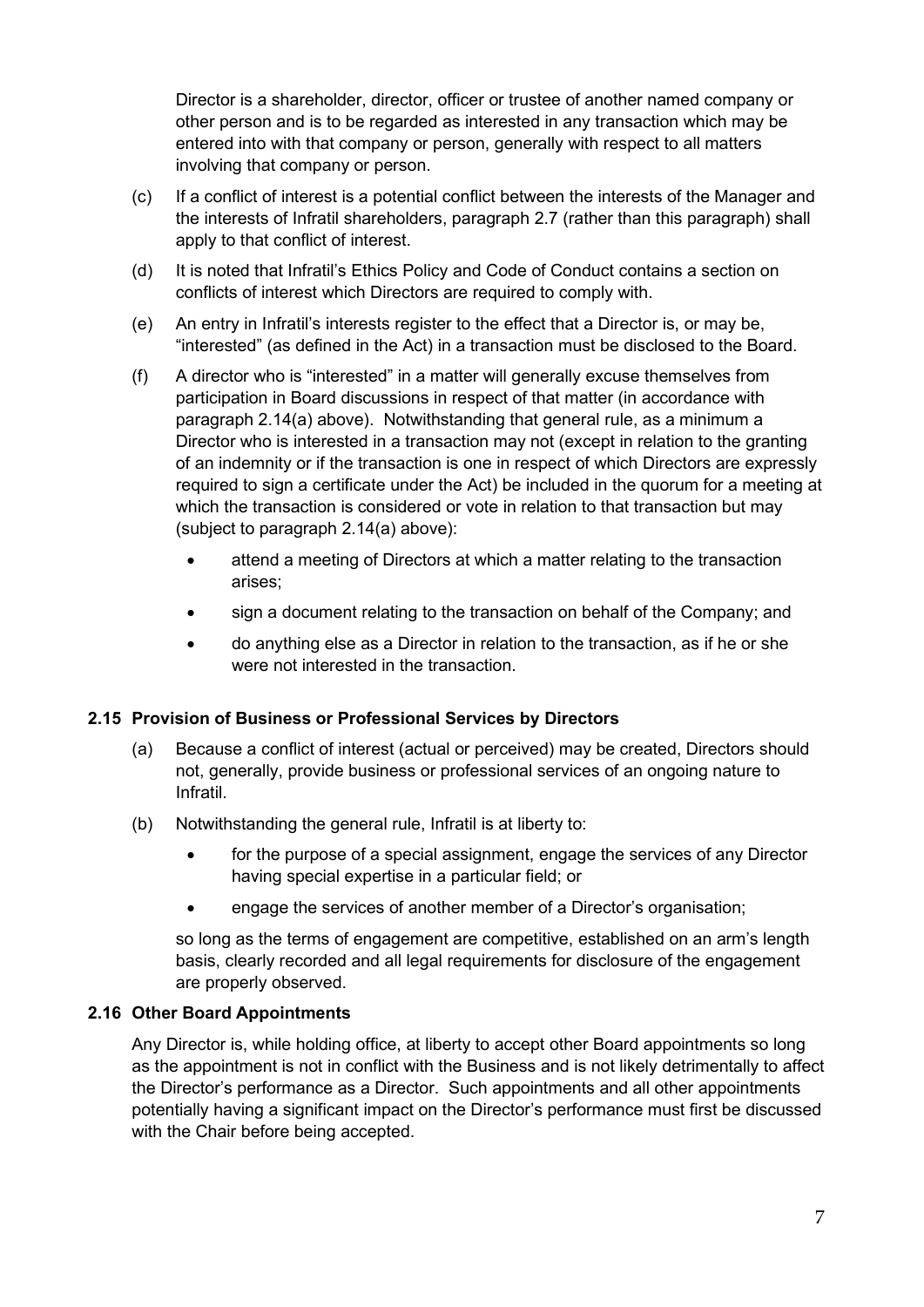### **2.17 Independent Professional Advice**

- (a) Any Director is entitled to obtain independent professional advice relating to the affairs of Infratil or to his or her other responsibilities as a Director.
- (b) If a Director considers such advice is necessary or desirable, the Director shall first discuss it with the Chair.
- (c) Subject to the prior approval of the Chair, the cost of the advice will be reimbursed by Infratil, but the Director will ensure, so far as is practicable, that the cost is reasonable.

## **2.18 Board and Director Evaluations**

- (a) The Board will, each year, critically evaluate its own performance, and its own processes and procedures, including those of its Board Committees, to ensure that they are not unduly complex and are designed to assist the Board in effectively fulfilling its role.
- (b) Each year, the performance of individual Directors will be evaluated by a process which includes:
	- each Director will discuss with the Chair that Director's contribution to the proceedings of the Board and the performance of the Board and its Board Committees generally; and
	- the Chair's own contribution will be discussed with the rest of the Board.

### **2.19 Indemnities and Insurance**

- (a) Infratil will provide Directors with, and will pay the premiums for, indemnity and insurance cover while acting in their capacities as Directors, to the fullest extent permitted by the Act.
- (b) Infratil will maintain specified corporate documents and provide Directors with access to those documents.

### **2.20 The Company Secretary**

- (a) The appointment of the Company Secretary is made on the recommendation of the Manager and must be approved by the Board. The Company Secretary is accountable directly to the Board, through the Chair, on all matters to do with the proper functioning of the Board.
- (b) The Company Secretary is responsible for:
	- ensuring that Board procedures are followed, that the applicable rules and regulations for the conduct of the affairs of the Board are complied with and for all matters associated with the maintenance of the Board or otherwise required for its efficient operation;
	- ensuring that the statutory functions of the Board and Infratil are appropriately dealt with and for bringing to the Board's attention any failure to comply with such, of which the Company Secretary becomes aware;
	- advising the Board and Committees on governance matters and monitoring that Board and Committee policies and procedures are followed;
	- coordinating the timely completion and provision of Board and Committee papers and ensuring that the business at Board and Committee meetings is accurately captured in the minutes; and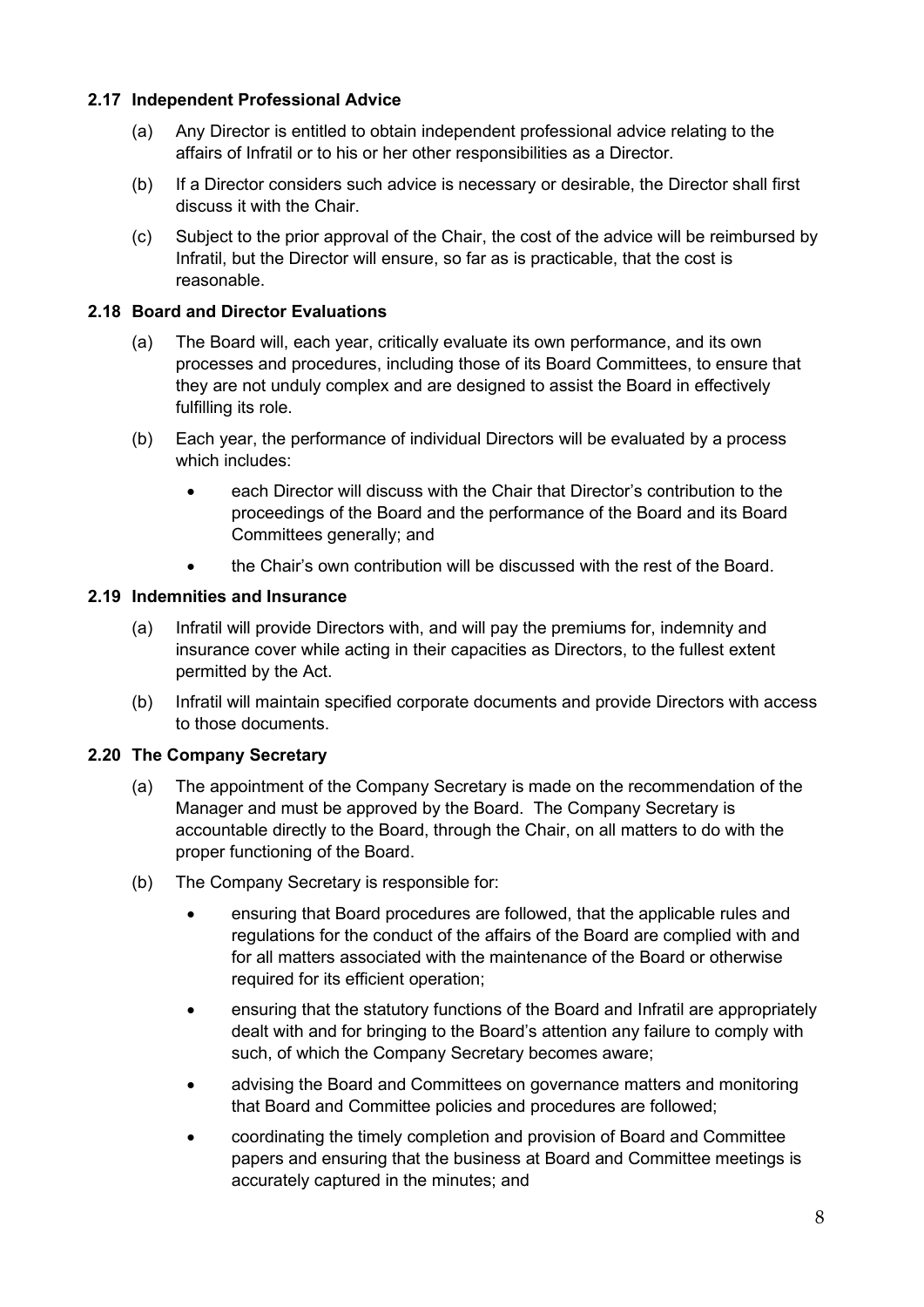- organising and facilitating the induction of Directors.
- (c) All Directors, particularly the Chair, have access to the advice and services of the Company Secretary for the purposes of the Board's affairs and the Business.

# **3. Board-Management Relationship**

### **3.1 Position of Chief Executive**

- (a) All Board authority conferred on the Manager is delegated through the Chief Executive appointed by the Manager, so that the authority and accountability of the Manager/Management is considered to be the authority and accountability of the Chief Executive so far as the Board is concerned.
- (b) The Board will agree with the Chief Executive specific goals and procedures, with a view to achieving specific results directed towards the strategic goals of Infratil.
- (c) Between Board meetings, the Chair maintains an informal link between the Board and the Chief Executive, and will be kept informed by the Chief Executive on all important matters. The Chair will be available to the Chief Executive to provide counsel and advice where appropriate.
- (d) Decisions of the Board acting as a body are binding on the Chief Executive.

### **3.2 Accountability of Chief Executive to Board**

- (a) The Chief Executive is accountable to the Board for the achievement of the strategic goals of Infratil. The Chief Executive is accountable for the observance of the Management Limitations.
- (b) At each of its normal monthly meetings, the Board should expect to receive from or through the Chief Executive:
	- the operational and other reports and proposals referred to in paragraph 2.3(f); and
	- such assurances as the Board considers necessary to confirm that the Management Limitations are being observed.

### **3.3 Management Limitations**

The Chief Executive is expected to:

- (a) act within all specific authorities delegated to the Chief Executive by the Board;
- (b) allow only practices, activities or decisions that conform to commonly accepted good business practice and Infratil's ethics and code of conduct policy;
- (c) adhere to Infratil's strategic goals and objectives in allocating the capital and resources of Infratil;
- (d) allow actions only after taking into account the health, safety, environmental and political consequences and their effect on long-term shareholder value;
- (e) not to cause or permit any action that is likely to result in Infratil becoming financially embarrassed;
- (f) adequately maintain and protect the assets of Infratil;
- (g) protect employees and other parties working for Infratil from being subjected to treatment or conditions that are undignified, inequitable, unfair or unsafe; and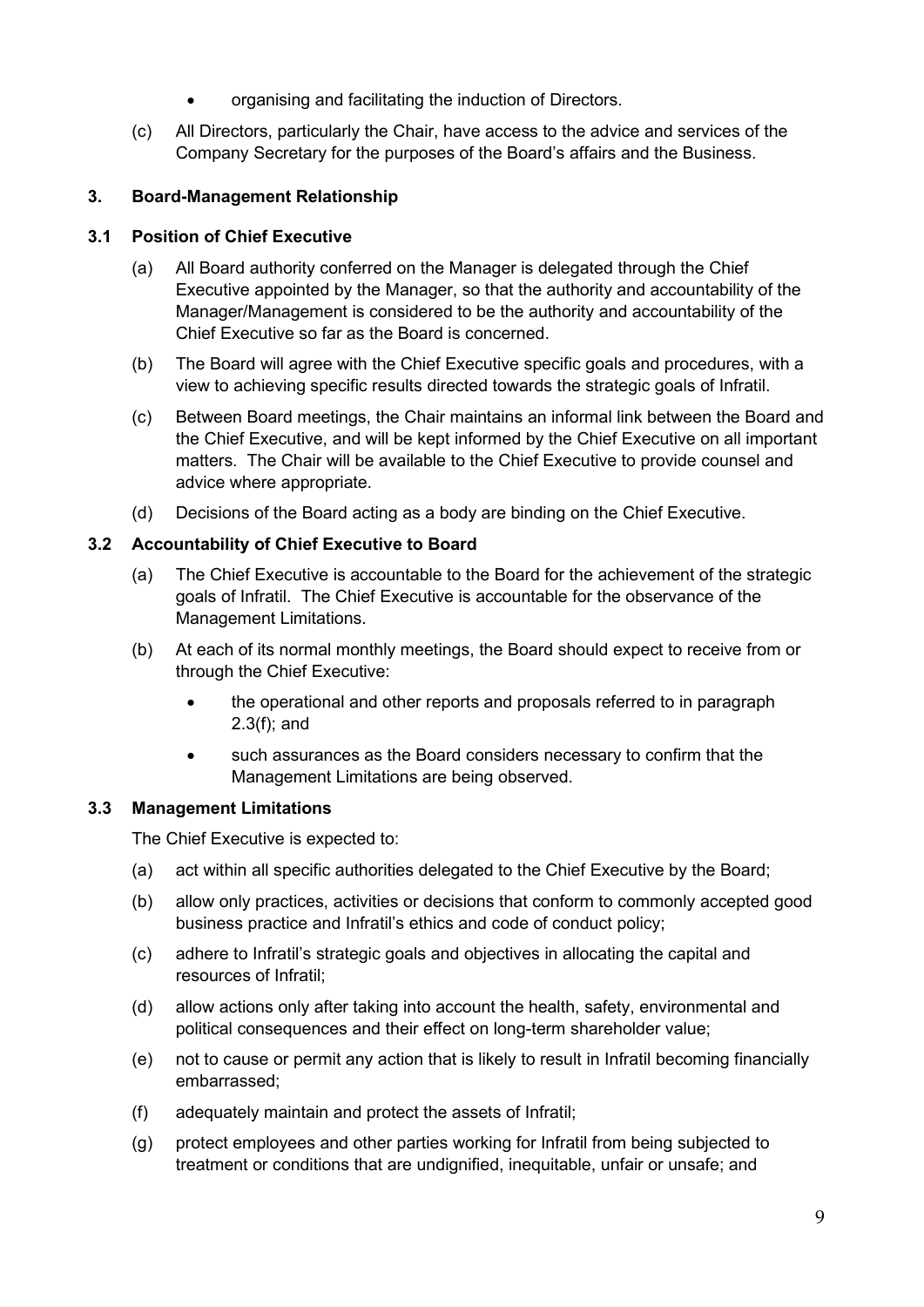(h) allow payments to be made or rewards given only if they are in return for contributions towards the purposes of the Business and are proportional to the extent that the contribution in question as furthered such purposes and are at fair value.